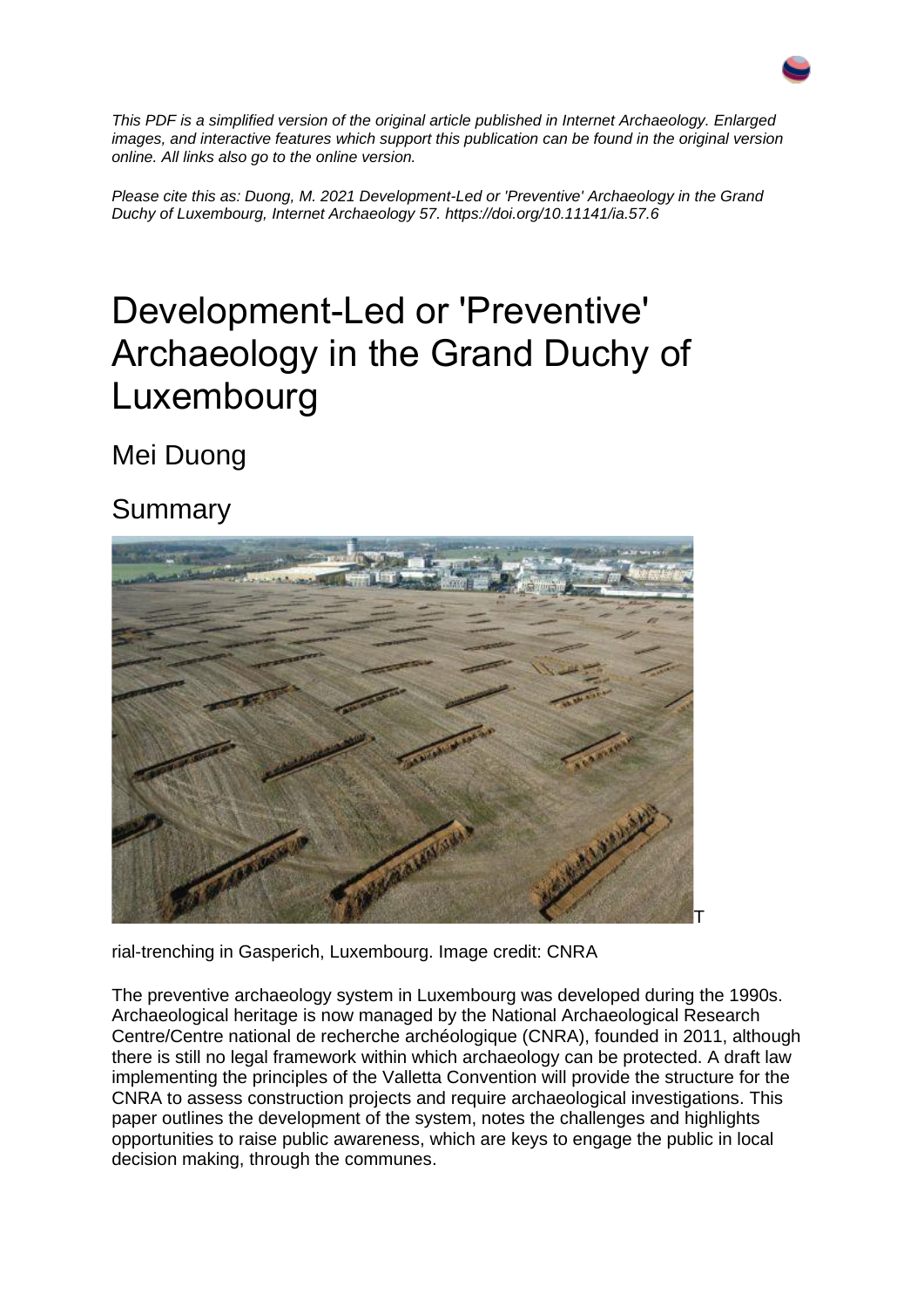

## 1. Introduction

Luxembourg's archaeological tradition is relatively recent. The very first legislation regarding both archaeology and archaeological heritage dates back to 1927 and 1937 respectively. At that time, archaeological heritage was the responsibility of the Ministry of Education, and the public servants in charge of archaeological heritage were professors and teachers.

The first archaeologists were hired by the State in the 1960s, following the promulgation of a new law regarding archaeological excavations in 1966 (Paulke [2015;](https://intarch.ac.uk/journal/issue57/6duong/index.html#biblio) Loi du 21 Mars 1966). Since then, the Ministry of Culture (formerly Ministry of Art and Science) has been responsible for archaeology and archaeological heritage across the national territory. The legislation regarding the protection and conservation of national monuments dates back to 1983 (Loi du 18 juillet 1983).

At present, archaeological heritage is managed by the National Archaeological Research Centre[/Centre national de recherche archéologique](https://cnra.lu/fr) (CNRA), which was legally founded in 2011, under the responsibility of the Ministry of Culture (Règlement grand-ducal du 24 juillet 2011).

In compliance with the law of 1966, a ministerial authorisation is required for all excavations and archaeological investigations: '*Research or excavations with the aim to discover or excavate objects or sites of historic, prehistoric, palaeontological or otherwise scientific interest may only be undertaken with prior authorisation of the Ministry responsible for the arts and science'*. (Original text: Les recherches ou les fouilles ayant pour but la découverte ou la mise au jour d'objets ou de sites d'intérêt historique, préhistorique, paléontologique ou autrement scientifique ne peuvent être entreprises qu'avec l'autorisation du Ministre ayant dans ses attributions les Arts et les Sciences.)

According to the law of 1983, accidental or chance discoveries of objects or archaeological structures have to be notified to the authorities. If archaeological structures are discovered during ongoing building works, the mayor of the location in question must be informed, who in turn is under a legal obligation to pass on the information to the Ministry of Culture, or directly to the CNRA. In such an instance, the CNRA has to assess the archaeological structures unearthed on site, and decide what can be done. It is possible to stop the construction work, to allow the CNRA to plan or to carry out an archaeological excavation. Should an archaeological site need permanent protection, it can be listed as a 'national monument' and is then protected by law.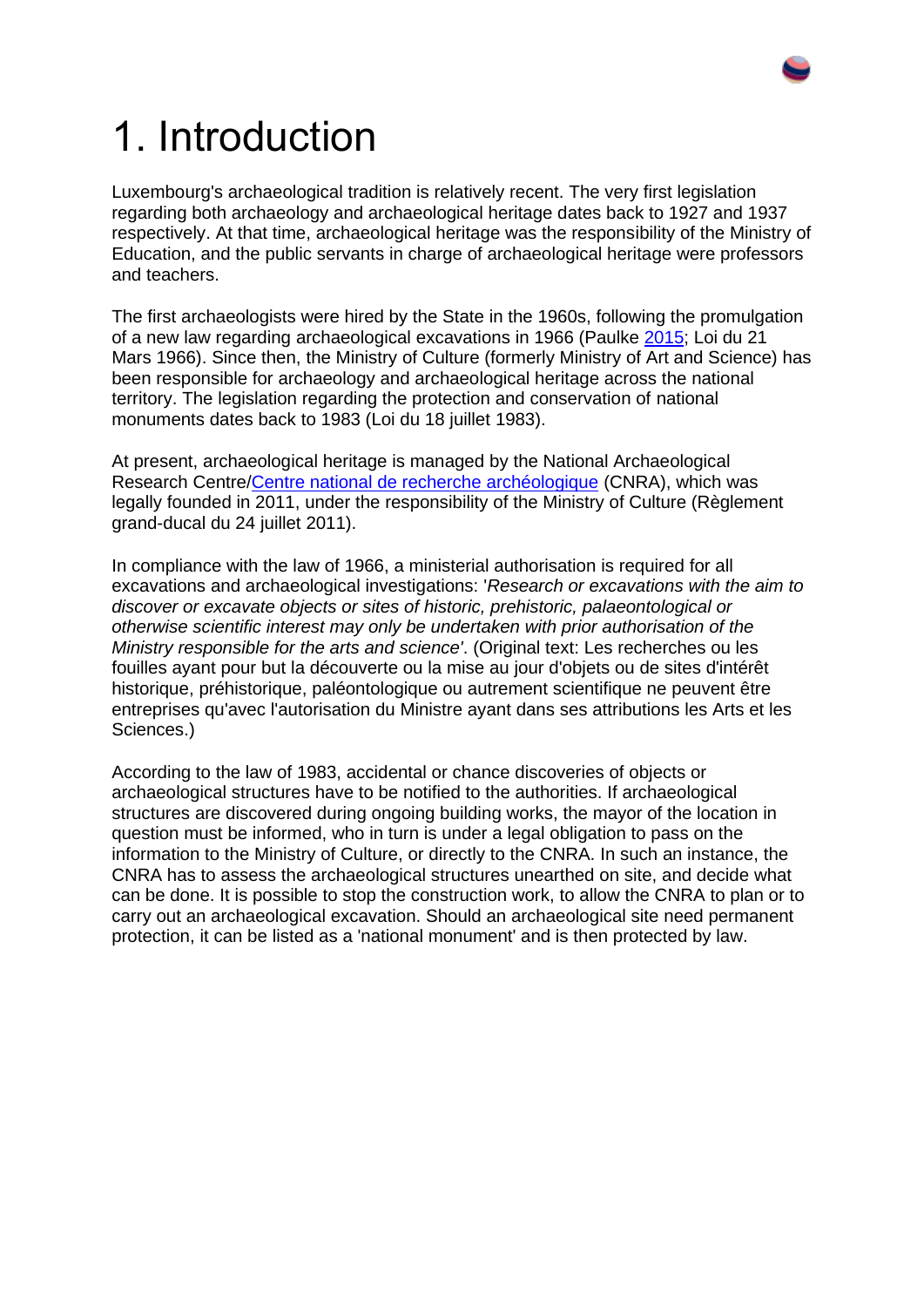## 2. Archaeology and Land Development in Luxembourg 2.1 The Department of Archaeological Monitoring of Land Development

Owing to the fast development of the country and a steady increase in population, there are numerous ongoing public and private construction projects in Luxembourg. This led to the development of the practice of preventive archaeology in the early 1990s. The first preventive archaeological operations involved monitoring road constructions: in 1990 the National Roads Administration (Administration des Ponts & Chaussées ) hired a small team of archaeologists to monitor and control major road construction. When more important archaeological structures were discovered during these construction projects, trial-trenching was also carried out (Le Brun-Ricalens *et al*. [2003;](https://intarch.ac.uk/journal/issue57/6duong/index.html#biblio) Le Brun-Ricalens and Schoellen [2000\)](https://intarch.ac.uk/journal/issue57/6duong/index.html#biblio). The National Museum of Art and History (MNHA) also carried out trialtrenching in the early 1990s, but only within the framework of large projects, such as that of sand or stone quarries (Le Brun-Ricalens [1993;](https://intarch.ac.uk/journal/issue57/6duong/index.html#biblio) Le Brun-Ricalens [2001\)](https://intarch.ac.uk/journal/issue57/6duong/index.html#biblio).

The discovery of several major archaeological sites during these first preventive archaeological operations has proven the importance of this approach. Two years after the legal foundation of the CNRA, a new department for archaeological monitoring of land development was created within the CNRA, called Service du suivi archéologique de l'aménagement du territoire (Pösche [2016\)](https://intarch.ac.uk/journal/issue57/6duong/index.html#biblio).

The aim of this department is to develop 'preventive archaeology' in Luxembourg by assessing the impact of urban development projects on known or suspected archaeological sites, and to recommend archaeological field evaluations if necessary, in order to reduce the impact of construction works on archaeological heritage.

Despite the creation of this department, there is no legal framework for development-led or preventive archaeology in Luxembourg at the time of writing this article. Luxembourg signed the ratification of the Valletta Convention only in December 2016 (Schoellen [2017-2018;](https://intarch.ac.uk/journal/issue57/6duong/index.html#biblio) Loi du 7 décembre 2016). For the following three years, the Ministry of Culture was drafting a new law to implement the principles of the Valletta Convention, among other elements regarding the protection of cultural heritage in Luxembourg. This draft law was submitted at the Government Council in August 2019 (Projet de loi relatif au patrimoine culturel (no. 7473)). Therefore the activities of the CNRA take precedence over the national legal system in Luxembourg regarding preventive archaeology and 'integrated conservation' of the archaeological heritage.

#### 2.2 The process of project assessment

Currently, if a project is likely to have an impact on an archaeological site, the CNRA recommends carrying out an archaeological field evaluation. This may take the form of archaeological monitoring, a geophysical survey, trial-trenching or an archaeological excavation in order to detect, expose, record and rescue the threatened site (and/or artefacts) before construction works begin. For projects evaluated within the framework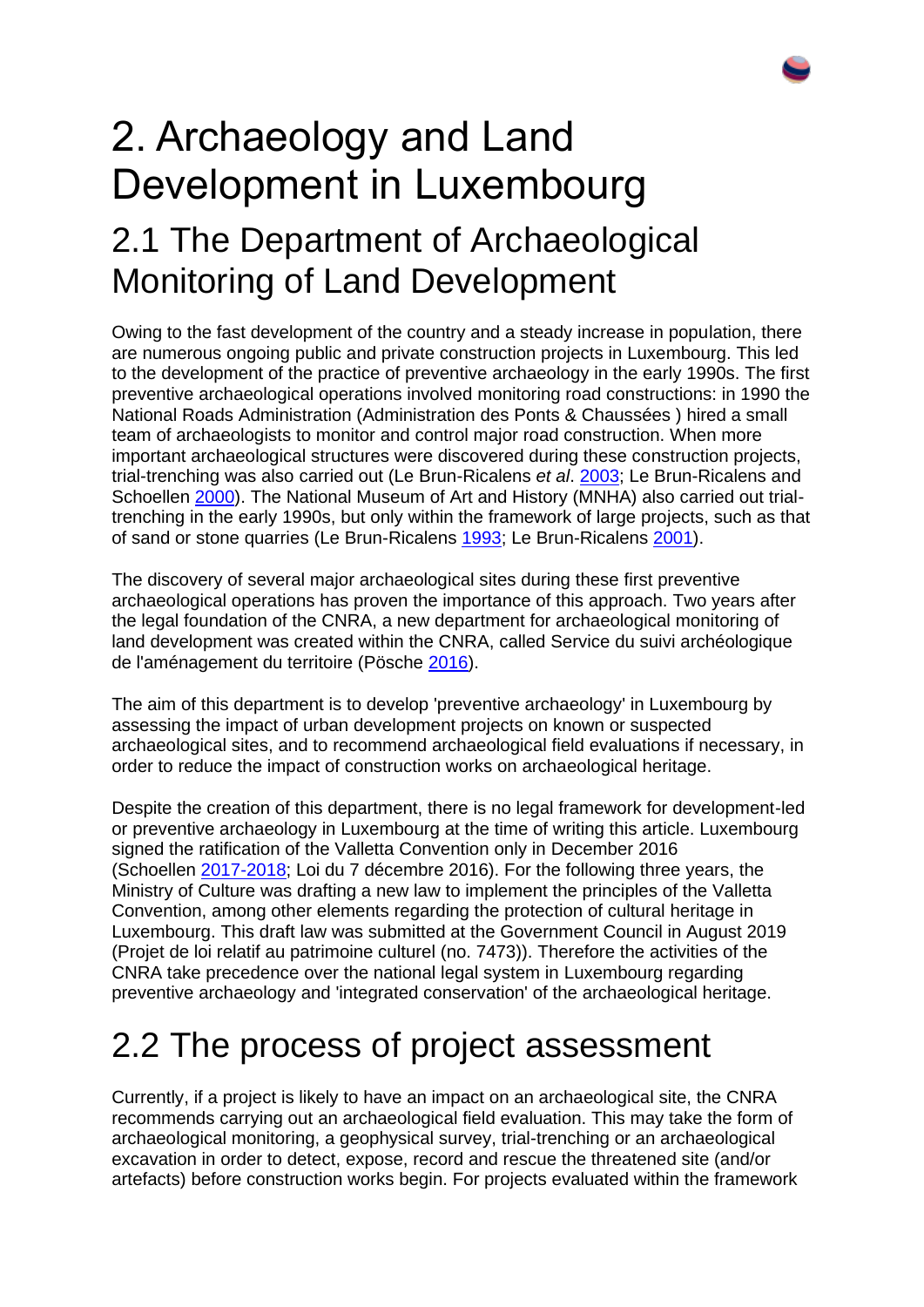

of a given environmental impact assessment, the CNRA or the Minister of Culture issues a prescription (or expectation) rather than a recommendation.

When the draft law becomes regulation, all development projects will have to be assessed by the CNRA, except for certain types of project less than 100m² in a known archaeological area, and those below 1 hectare in areas where no archaeological site is known. All assessments of projects can lead to a prescription.

In order to shorten the process of project assessment, the desktop study of incoming new projects has been set to a maximum of 3 weeks. In practice, the CNRA *can* even issue a recommendation or a prescription within 3 days for urgent cases (i.e. when a developer has already received an authorisation from a mayor and is about to start construction works on the following day). But since the number of projects to be assessed will be doubled or even tripled once the upcoming law comes into effect, the assessment period will be extended to 30 working days.

Geophysical surveys and trial-trenching are currently undertaken by accredited private archaeological firms, and financed by project developers. There are three such firms in Luxembourg (who employ a total of 17 archaeologists) for trial-trenching, which is the most common method recommended or prescribed by the CNRA. Geophysical surveys are recommended only for large-scale projects on large open and unbuilt areas. Owing to a lack of experts in geophysical surveys related to archaeology in Luxembourg, this type of survey is carried out by foreign firms.

When the CNRA issues a recommendation or a prescription after assessing a project, the project developer also receives all necessary scientific and technical specifications from the CNRA, which both the developer and the private archaeological firm needs to respect when carrying out the fieldwork. Once the developer has chosen an archaeological firm, the archaeologist in charge of the operation drafts a field survey plan, which is sent to the CNRA for assessment. An authorisation from the Ministry of Culture also must be requested in order to undertake the recommended or prescribed operation, because all excavations and archaeological investigations in Luxembourg require ministerial authorisation to comply with the law of 1966. With the future law, a ministerial authorisation will still be a requirement for all types of archaeological operations.

As of today, it can take up to 3 weeks to obtain ministerial authorisation, but in practice the CNRA always tries to follow the three operators' planned fieldwork closely, and to ensure that the authorisations are issued before operations start. To avoid potential delays, the CNRA also requires a meeting with the project developer and the archaeologist in charge of the operation prior to the beginning of a field operation. This might seem to be a minor element in the whole process, but within the framework of raising awareness, we realised that a short meeting on site with all the parties can often sort out potential issues more efficiently. Therefore, we have introduced this new requirement into the general process in 2018, as well as into the draft law.

The duration of archaeological operations depends on the size of the area that needs to be surveyed. Geophysical surveys can usually be done within a day or two for projects up to 3 hectares. Trial-trenching is carried out within 2 to 3 days for projects up to 1 hectare, depending on the topography, whereas the duration of an excavation is much longer and depends on many factors. The law that has been submitted states that each archaeological operation should not exceed 6 months, extendable to 12 months.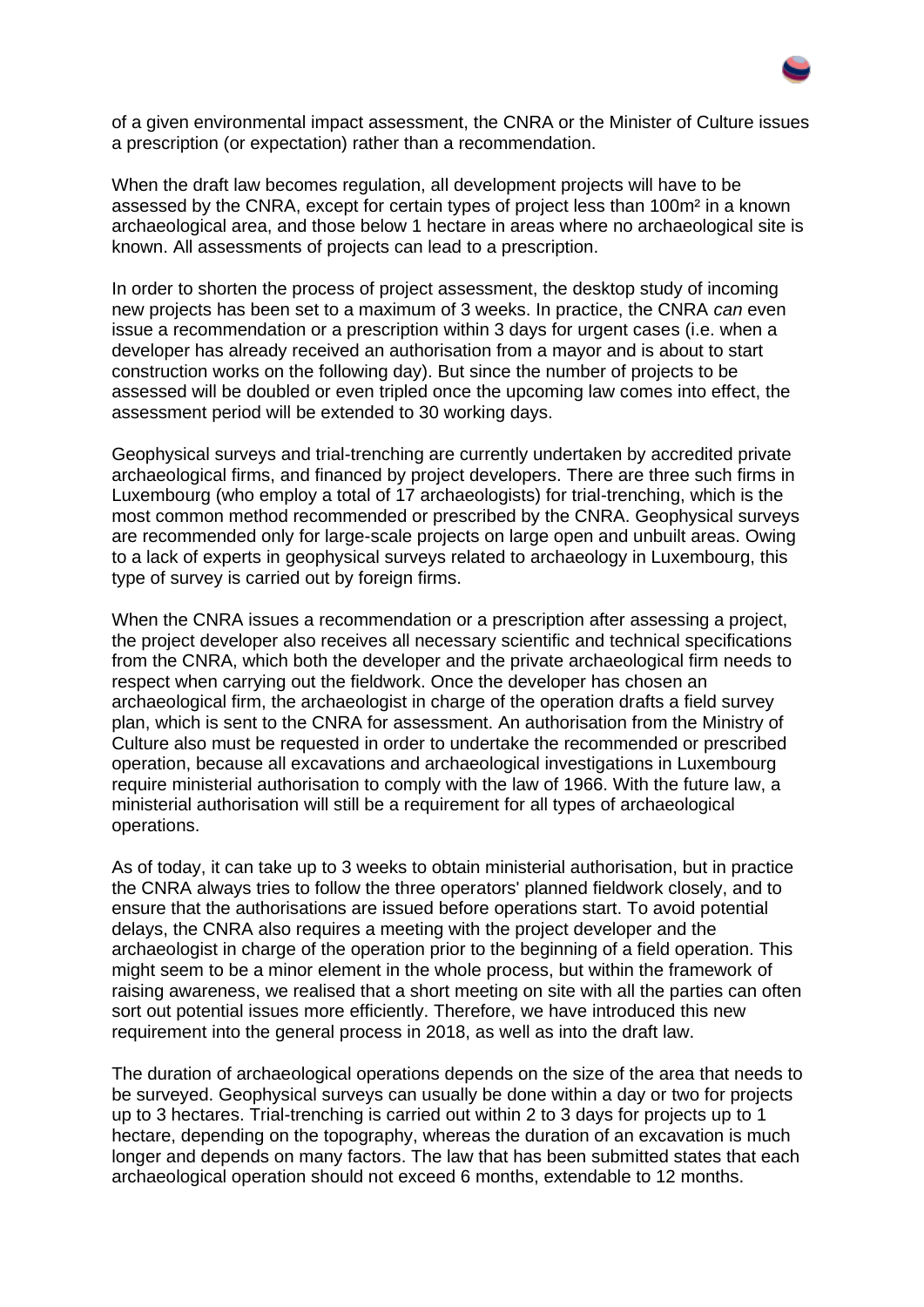At the end of an archaeological operation, the private firm produces a technical and scientific report. This report, as well as all archaeological finds uncovered during the trial-trenching, must be delivered to the CNRA either within 30 working days after the end of the operation if archaeological features have been discovered and a further extensive excavation might be needed, or within 6 months if the operation did not uncover any archaeological features.

Depending on the importance of the archaeological structures discovered during the field evaluation, the CNRA can prescribe an extensive archaeological excavation. These are currently undertaken by the CNRA and financed by the State, except for projects evaluated within the framework of given environmental impact assessments, which are financed by the project developer (Loi du 15 mai 2018 Art. 3(1)4). With the future law, geophysical surveys and trial-trenching will still be financed by project developers, since they are considered as the 'polluters', whereas the costs of archaeological excavations will be divided into two and financed by both the State and the developers.

Currently, should a developer choose not to carry out an archaeological operation despite the CNRA's recommendation or prescription, there is not much that the CNRA or the Ministry of Culture can do. However, if archaeological remains are found during construction works, the building site can be halted until an archaeological evaluation is carried out by the CNRA. Since the disruption of construction works is usually a source of major financial losses, most developers have a practical approach and choose to finance archaeological field evaluations as recommended or prescribed by the CNRA. With the upcoming law, this issue will in theory be minimised, because almost all projects will have to be assessed by the CNRA, and prescribed field evaluations will therefore be undertaken before construction works begin.

#### 2.3 National monuments

Some archaeological sites in Luxembourg have national monument status, which is the highest protection level that a cultural monument can benefit from the State in Luxembourg.

If a development project affects a building protected as a national monument, or located within the area of an archaeological site protected as a national monument, an authorisation from the Minister of Culture is required. This authorisation states whether the planned construction works can be carried out or not and, if so, in what way. These projects are analysed by a specially appointed commission, called the Commission des Sites et Monuments Nationaux (COSIMO) (Règlement grand-ducal du 14 décembre 1983). Since the CNRA is also a member of this commission, the agents of the CNRA give their recommendations directly to this commission upon receipt and assessment of a project located within the area of a national monument.

However, it is worth noting that only a small per cent of known archaeological sites have the status of a national monument: with about 110 archaeological sites out of the 7500 known in Luxembourg being protected in this way. In 2014, only 15 archaeological sites were protected as national monuments. Another 200 archaeological sites are considered worth being classified as national monuments, and this number keeps growing as new sites are discovered through field surveys or research studies of historical maps or LiDAR data.

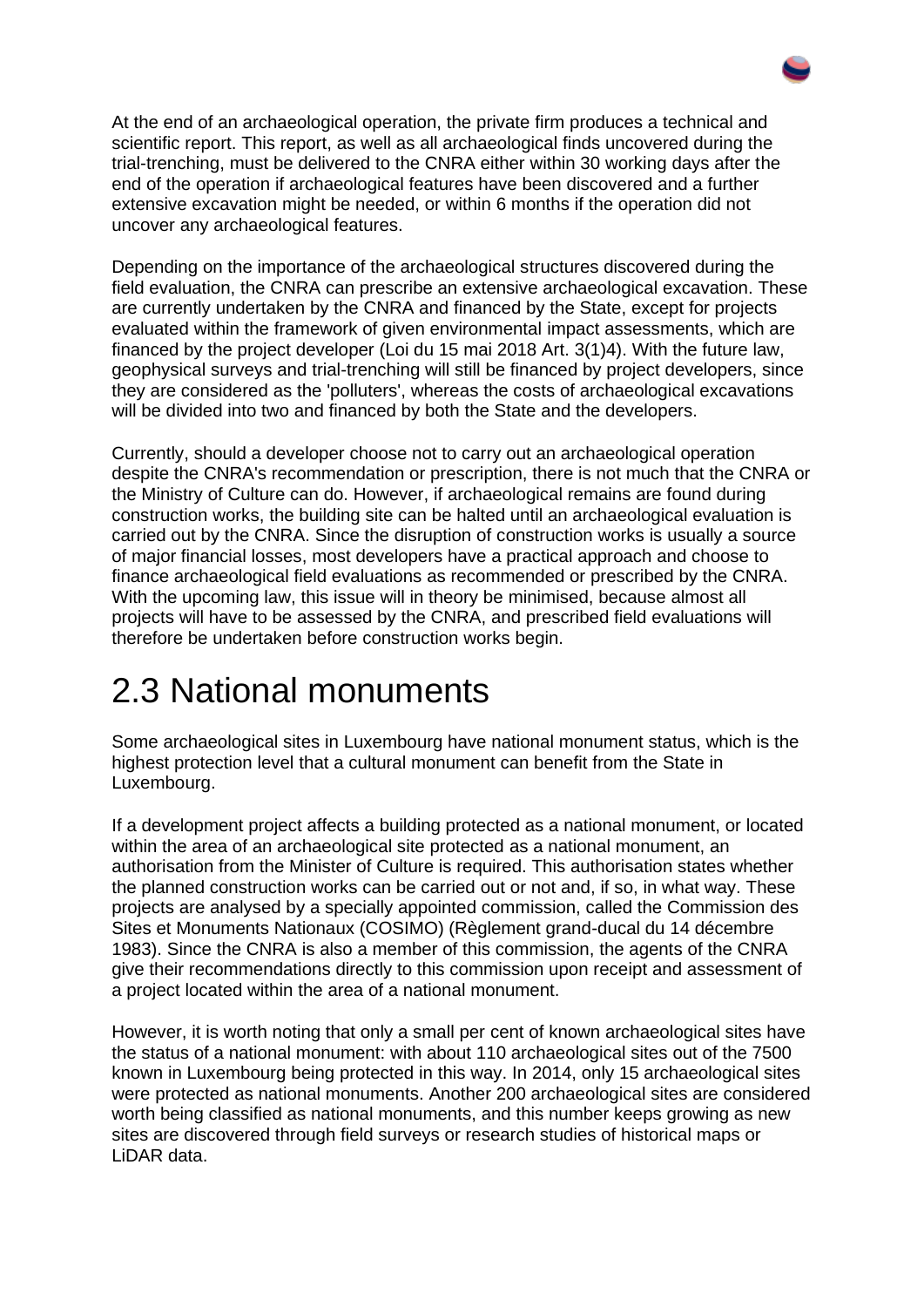

#### 2.4 Public awareness

Throughout the years, the CNRA has developed several approaches to raise awareness of the public benefits of preventive archaeology. From 2013 to 2015, the CNRA developed an archaeological map within the legal framework of general development plans in Luxembourg (see [explanation](https://guichet.public.lu/en/entreprises/urbanisme-environnement/construction-amenagement-site/construction-transformation-demolition/plan-amenagement-general.html) about the amendment of the general development plan (PAG)). The general development plan, known as 'plan d'aménagement general' (PAG), divides the territory of each commune in Luxembourg into various zones. For each zone, the PAG defines the types of use that can be made of each land, as well as the amount of construction that can take place on each plot.

The archaeological map that we developed divides the country into three archaeological zones. These zones reflect the three different levels of archaeological potential. All the communes in Luxembourg received this archaeological map, along with explanations and instructions regarding the administrative procedure of preventive archaeology. The three zones on the archaeological map are meant to be integrated into the PAG, so that developers can see whether their construction projects could have an impact on archaeological heritage or not, and whether they should send their development projects to the CNRA for assessment (Règlement grand-ducal du 8 mars 2017, Art. 38).

Since 2015, the CNRA has given lectures on the public benefits and the administrative process of preventive archaeology within the framework of a lifelong learning programme regarding urban and rural planning, offered by the University of Luxembourg [\(Formation continue en aménagement du territoire,](https://wwwen.uni.lu/formations/fhse/formation_continue_en_amenagement_du_territoire) University of Luxembourg).

Since most participants in this lifelong learning programme are architects and urban planners, they share their awareness about preventive archaeology in Luxembourg with their colleagues and clients. As a result, the number of archaeological assessment requests increased through the years, notably thanks to these lectures.

The step-by-step guide about the administrative process of preventive archaeology published on the [CNRA's website](https://cnra.lu/fr/amenagement) in 2016 is another useful tool that we developed to raise awareness of the public benefits of preventive archaeology. In 2017, 2000 copies of a leaflet containing the same information was printed and sent to construction development firms, architects, consulting engineers and mayors of the 102 communes in Luxembourg (see Guide l'Aménageur [PDF\)](https://cnra.lu/fr/amenagement/CNRA-Guide_amenageur.pdf).

Generally, developers from large companies, consulting engineers, and major architecture firms are those who are more inclined to send in their projects for assessment. Engineers, architects and mayors of some communes, especially from those that have outstanding archaeological sites located in their municipal territory, have also understood the advantages of preventive archaeology. The commune of Schieren for instance, where a large Roman villa (with a *pars urbana* and a *pars rustica*), known and excavated since 2007 as a result of the construction of a new freeway, has showed an immense interest in preventive archaeology. The representatives of the commune organised a conference to present the latest archaeological finds from this ongoing excavation to the public, and they also inform the CNRA about every new private development project as soon as they are contacted by a developer.

However, it is still a challenge to convince mayors of large cities or towns, as well as small-size developers, to practise preventive archaeology.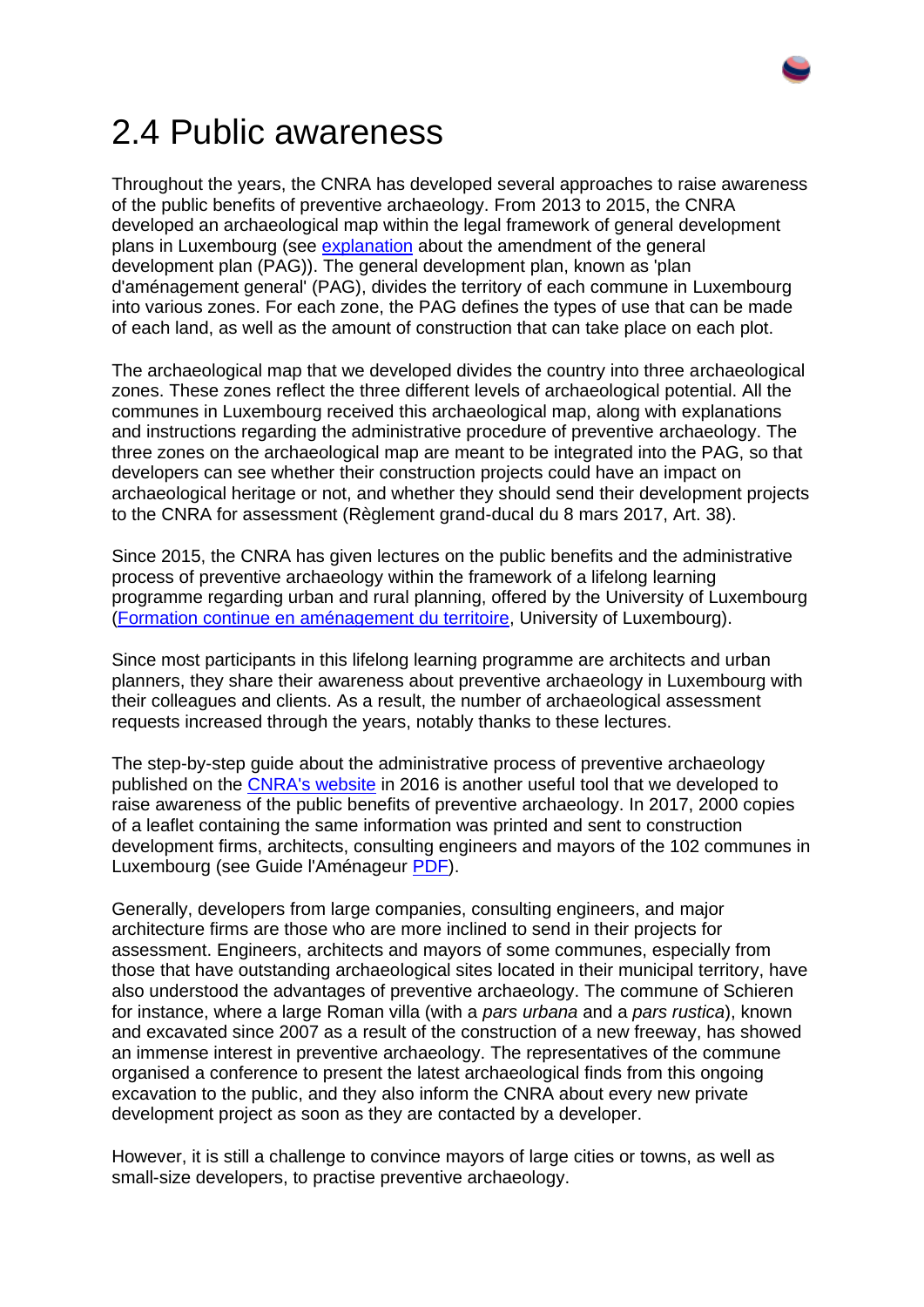# 3. Future Challenges for Development-led Archaeology in Luxembourg

#### 3.1 Lack of personnel and financial support



Figure 1: The number of projects assessed by the CNRA climbed from roughly 120 in 2014 to 900 in 2019

The department of archaeological monitoring of land development (Service du suivi archéologique de l'aménagement du territoire) was founded in 2013, and the assessment of construction projects started shortly afterwards. The number of projects assessed by the CNRA climbed from roughly 120 in 2014 to 900 in 2019 (Figure 1). The increase in assessed projects naturally leads to an increase in archaeological operations. Since 2016, an average of 85 trial-trenching and surveys have been undertaken per year, compared to previous years, when less than 10 geophysical prospections and trial-trenching were carried out per year (Figure 2).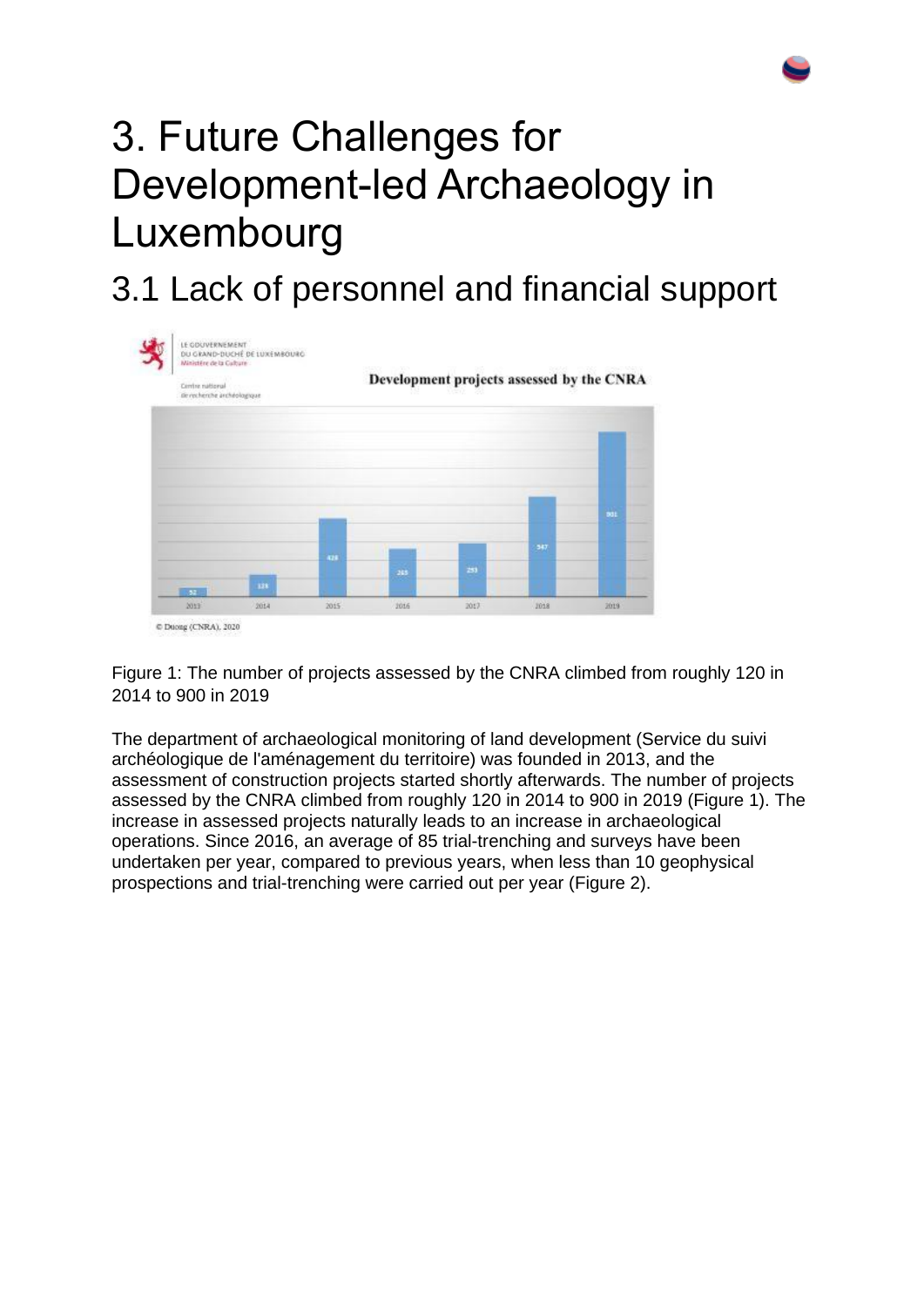

Figure 2: Since 2016, an average of 85 trial-trenching and surveys have been undertaken per year, compared to previous years

The number of excavations, however, has stayed around 20 per year. This is mainly because excavations are carried out by the CNRA, which lacks personnel. In fact, the number of proposed excavations has also increased, but since it is not possible to do more excavations per year, the waiting list keeps growing. There is not only a lack of personnel, but also of public financial support for archaeological research, be it for excavation, publication or laboratory research. With the upcoming legislation, the allocated budget will be increased, but it is hard to predict if it will be sufficient, since on the one hand, the workload will increase and on the other hand, the 'polluters' will pay 50% of the excavations.

#### 3.2 Who pays?

The question whether private project developers should be legally obliged to pay for surveys and trial-trenching, and to participate in the financing of excavations still needs to be raised.

Is it fair that private individuals who only want to build a small house also have to pay 50% of the costs of an excavation, which can be more expensive than the house itself? According to the proposed law, the State does not offer any funding to help project owners who are obliged to carry out field surveys. However, the State does provide help to owners who want to renovate their house if it is protected as a national monument (Règlement grand-ducal du 19 décembre 2014).

How should the costs of an excavation be fairly split into two halves? Should the State or the project developer find an operator and make the deal? Once both parties have agreed to the terms, and if an excavation needs to be extended owing to unexpected discoveries, will the developer accept the excavation being extended and keep financing the operation? If the developer refuses to continue financing, should the excavation simply be stopped? Clear guidelines need to be established on this matter.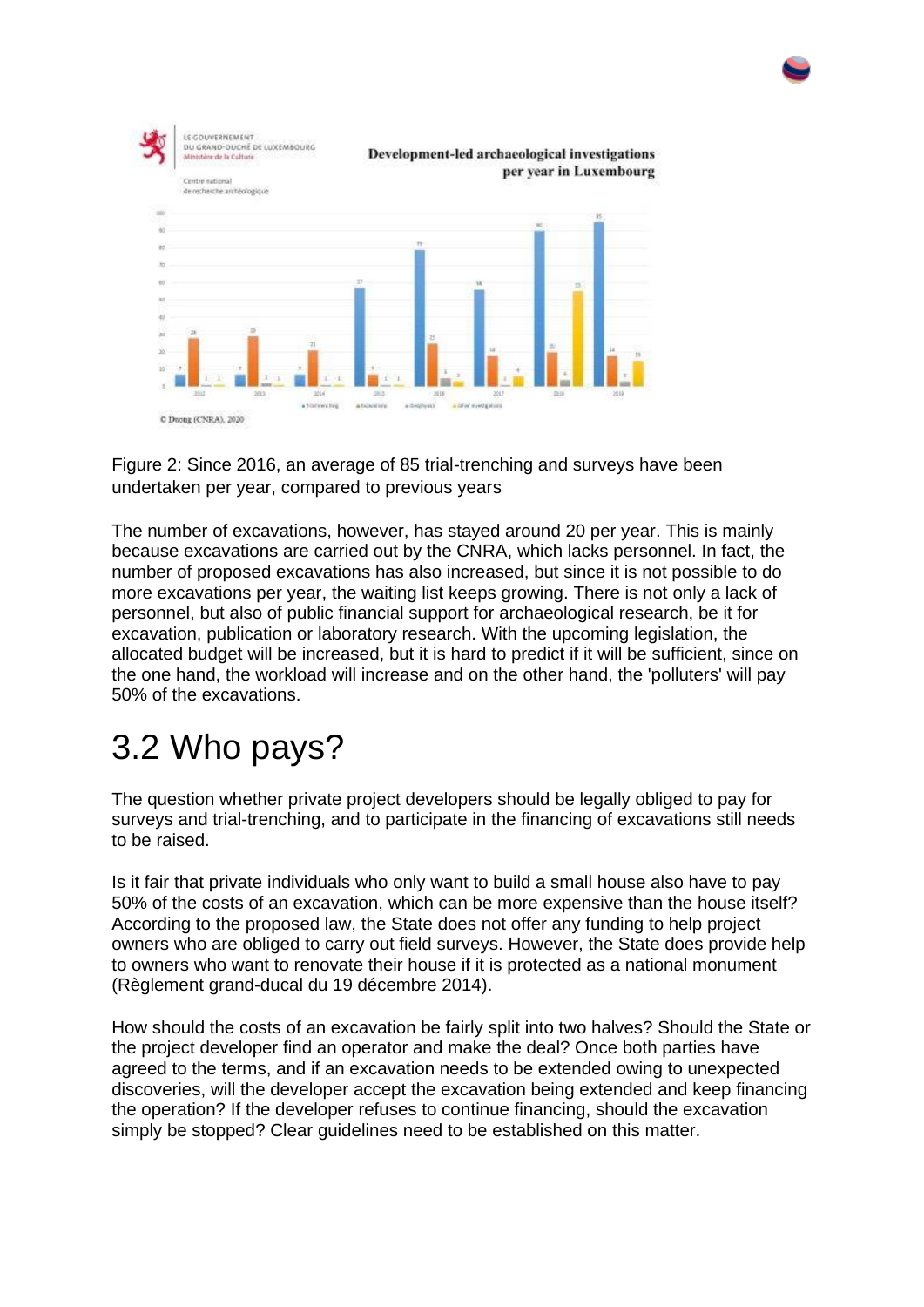The construction industry in Luxembourg is healthy and growing, with continued housing demands. According to the National Institute of Statistics and Economic Studies of Luxembourg (Statec), the prices have doubled in ten years, and the average price of a new construction in 2018-2019 is around 6700€ per square metre. If project developers have to finance half of an excavation, the housing prices will certainly increase, as these costs will be added to the selling price, which conflicts with the current political aim.

## 3.3 Quality of archaeological investigations

Regarding the duration of archaeological operations, the forthcoming law foresees that each operation (whether it be trial-trenching or extensive excavation) should not exceed 6 months, which can be extended to 12 months. While this can be acceptable for trialtrenching, it is clearly not feasible for excavations. A shorter deadline will certainly lead to a lack of quality in archaeological investigations. This should be avoided.

#### 3.4 The CNRA and its missions

In addition, the following tasks that are important to development-led archaeology have not been specified in the recently submitted draft law:

- Providing appropriate storage places for archaeological remains and artefacts, and qualified staff to manage archaeological archives.
- Undertaking more exhaustive post-excavation work, including enhanced laboratory research; because of the high number of excavations that need to be done, post-excavation work is often postponed.
- Publishing and promoting scientific research papers following field operations; owing to lack of time, the agents of the CNRA can only publish reports of field operations, and can rarely manage to do more research to publish more thorough papers.

#### 3.5 Public benefit

Public benefit is yet another challenge for development-led archaeology. If the State wishes to further develop preventive archaeology by giving more funds and personnel to carry out additional archaeological investigations, and by demanding that developers pay for archaeological surveys and perhaps half of archaeological excavations, it is clear that we also need to deliver more benefits to the public.

The State already offers access to information about archaeological sites by giving conferences and tours of specific archaeological sites throughout the year, as well as developing various tools such as virtual guides, augmented reality media guides with 3D reconstructions, and smartphone applications for children and tourists (see [Rapport](https://cnra.lu/publications/rapport-dactivite/CNRA_Rapport-d-activites-2019.pdf)  [annuel d'activités 2019 du CNRA,](https://cnra.lu/publications/rapport-dactivite/CNRA_Rapport-d-activites-2019.pdf) 7-9). In addition, the Minister of Culture has also decided to make the archaeological inventory public. Moreover, the draft law foresees public consultation for the creation of a national zone, which is 'free' of archaeological remains: developers or owners of plots will be able to help work on this new map by providing proofs that certain areas do not and cannot contain any archaeological remains. Or, conversely, that certain areas need to be added to an archaeological zone

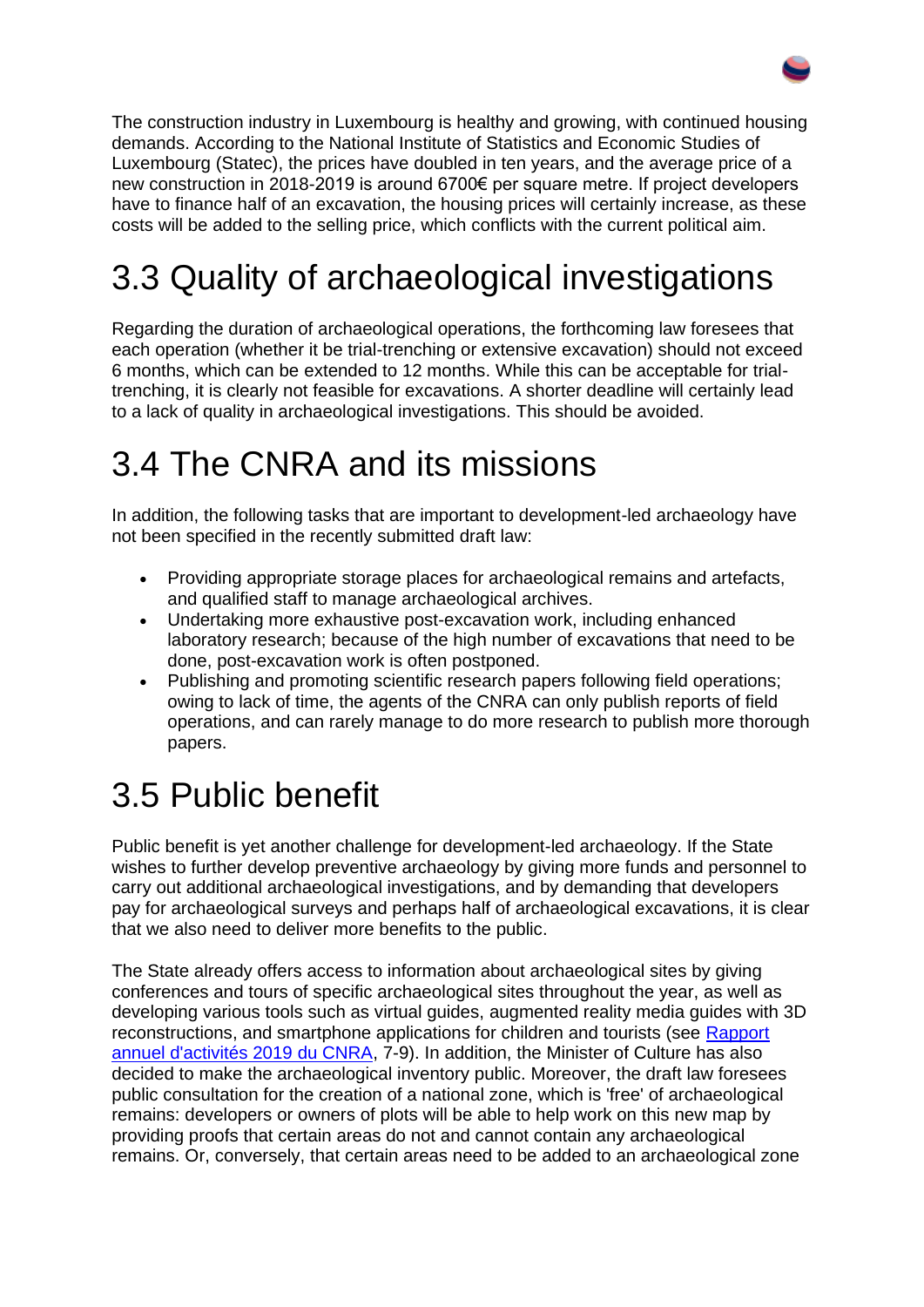

because they can prove that there are still archaeological remains under an already built plot.

But is this enough in terms of public benefit? The State might have to encourage greater public participation in decisions about preserving archaeological sites. In order to do this, we should reach out to the public, not just to a public that already shows a great interest in archaeology, but also to a public who are not yet particularly interested in cultural heritage, but who are or will be confronted with the matters of preventive archaeology, especially developers. To reach out to this type of public, perhaps it is best to go through a regional or local level – that of the communes, since communes are in charge of the general public's welfare in their daily life.

Therefore, it is important to keep cooperating with local authorities to promote public involvement with archaeological heritage. Communes sometimes organise special meetings for its residents to learn more about a specific urban development plan or future construction project. During these meetings, they can inform the public about potential archaeological surveys recommended by the CNRA, or investigations already undertaken within the framework of the said projects. It would be wise if an archaeologist from the CNRA were present at these meetings to answer the public's questions, and thus to develop connections with the public.

The State, and especially the CNRA, should also keep promoting the existing collaboration with private development companies. Developers could also organise public visits to excavations undertaken within the framework of their development project.

## Bibliography

Council of Europe 1992 *European Convention on the Protection of the Archaeological Heritage (Revised)*, Valletta, 16 January 1992. Council of Europe Treaty Series 143. [https://www.coe.int/en/web/conventions/full-list/-](https://www.coe.int/en/web/conventions/full-list/-/conventions/rms/090000168007bd25) [/conventions/rms/090000168007bd25](https://www.coe.int/en/web/conventions/full-list/-/conventions/rms/090000168007bd25)

Le Brun-Ricalens, F. 1993 'Fouilles de sauvetage dans la sablière de Remerschen – "Schengerwis"', *Musée info: Bulletin d'information du Musée National d'Histoire et d'Art* **6**.

Le Brun-Ricalens, F. 2001 'Nécessité d'une politique au service de la protection du patrimoine archéologique luxembourgeois: chronique d'une destruction annoncée. L'exemple des nouvelles fouilles de sauvetage menées à Remerschen «Enner dem Raederbierg»', *Bulletin de la Société préhistorique luxembourgeoise* **20-21**, 1998-1999, 185-95.

Le Brun-Ricalens, F. and Schoellen, A. 2000 'Aménageurs et archéologues : pour un dialogue réussi. Liaison avec la Sarre, projet autoroutier entre Hellange et Schengen'. Division centrale de la voirie. Administration des Ponts et Chaussées, Ministère des Travaux publics, 52.

Le Brun-Ricalens, F., Rippert, J. and Schoellen, A. 2003 'Archéologie et Grande Voirie. Le "projet pilote" de Liaison avec la Sarre: un exemple à suivre de politique de gestion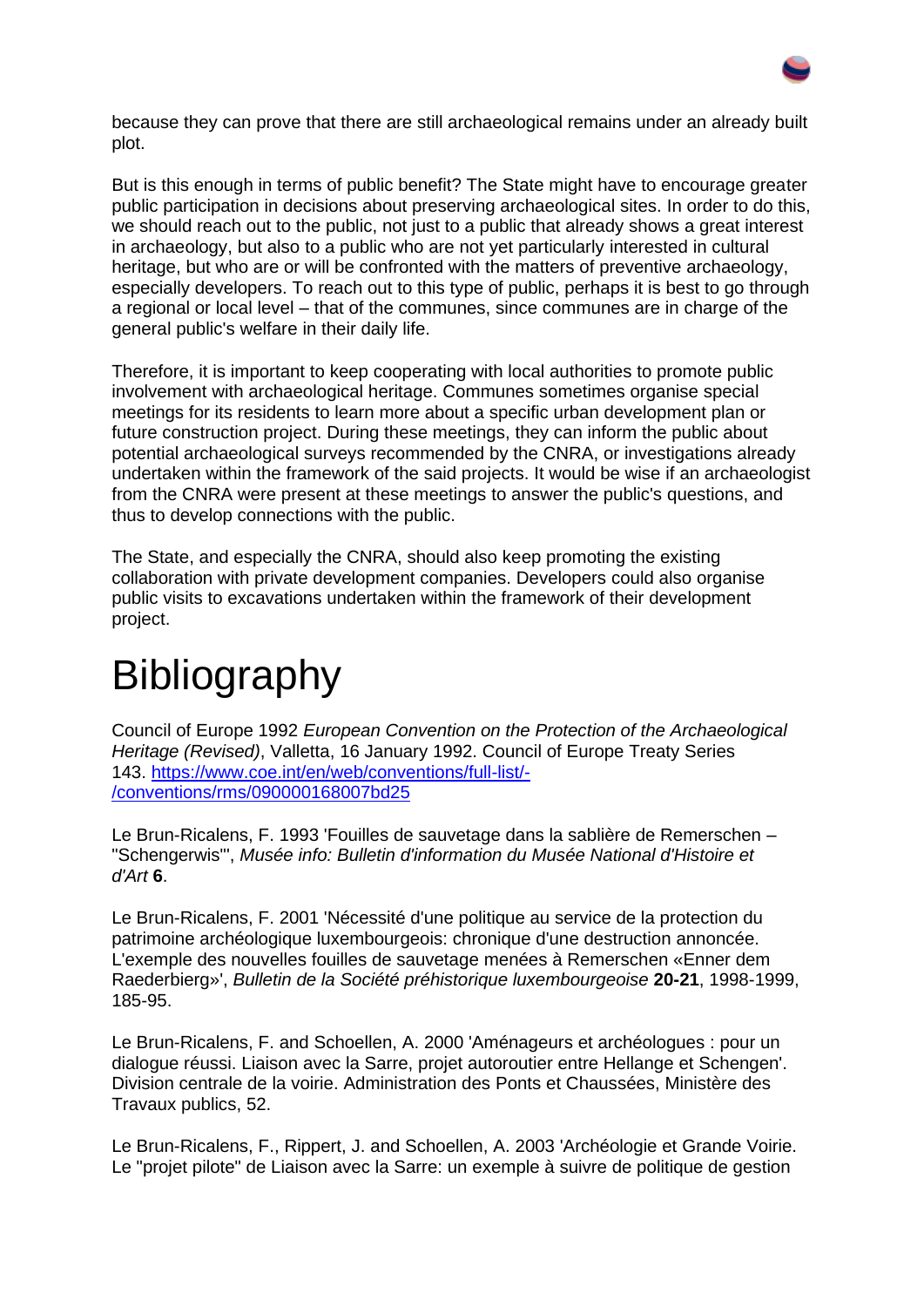

du Patrimoine archéologique luxembourgeois', *Bulletin de la Société Préhistorique Luxembourgeoise* **23-24** (2001-2002), 131-43.

Paulke, M. 2015 'Prof. Dr. h. c. Gérard Thill – zum 90. Geburtstag', *Archaeologia Luxemburgensis. Bulletin du Centre national de Recherche archéologique* **2**, 9-13.

Pösche, H. 2016 'Von Baustellenstopps und Präventivarchäologie – Die Arbeit des Service du suivi archéologique de l'aménagement du territoire', *Archaeologia Luxemburgensis. Bulletin du Centre national de Recherche archéologique* **3**, 8-17.

Schoellen, A. 2000 'Archéologie préventive. Liaison avec la Sarre, projet autoroutier entre Hellange et Schengen. Division centrale de la voirie'. Administration des Ponts et Chaussées, Ministère des Travaux publics, 54-55.

Schoellen, A. 2017-2018 'Attendue depuis 25 ans… La Convention de La Valette enfin ratifiée. Archaeologia Luxemburgensis', *Bulletin du Centre national de Recherche archéologique* **4**, 4-37.

#### **Primary sources**

Loi du 21 mars 1966 concernant a) les fouilles historique, préhistorique, paléontologique ou autrement scientifique; b) la sauvegarde du patrimoine culturel mobilier <http://eli.legilux.public.lu/eli/etat/leg/loi/1966/03/21/n4/jo>

Loi du 18 juillet 1983 concernant la conservation et la protection des sites et monuments nationaux <http://eli.legilux.public.lu/eli/etat/leg/loi/1983/07/18/n1/jo>

Loi du 7 décembre 2016 portant approbation de la Convention européenne pour la protection du patrimoine archéologique ouverte à la signature le 16 janvier 1992 à la Valette <http://eli.legilux.public.lu/eli/etat/leg/loi/2016/12/04/n1/jo>

Loi du 15 mai 2018 relative à l'évaluation des incidences sur l'environnement <http://legilux.public.lu/eli/etat/leg/loi/2018/05/15/a398/jo>

Projet de loi relatif au patrimoine culturel (no. 7473) [https://chd.lu/wps/portal/public/Accueil/TravailALaChambre/Recherche/RoleDesAf](https://chd.lu/wps/portal/public/Accueil/TravailALaChambre/Recherche/RoleDesAffaires?action=doDocpaDetails&id=7473) [faires?action=doDocpaDetails&id=7473](https://chd.lu/wps/portal/public/Accueil/TravailALaChambre/Recherche/RoleDesAffaires?action=doDocpaDetails&id=7473)

Règlement grand-ducal du 14 décembre 1983 fixant la composition et le fonctionnement de la Commission des Sites et Monuments nationaux <http://eli.legilux.public.lu/eli/etat/leg/rgd/1983/12/14/n1/jo>

Règlement grand-ducal du 24 juillet 2011 portant création d'un Centre national de recherche archéologique auprès du Musée national d'histoire et d'art <http://eli.legilux.public.lu/eli/etat/leg/rgd/2011/07/24/n5/jo>

Règlement grand-ducal du 19 décembre 2014 concernant l'allocation de subventions pour des travaux de restauration d'immeubles <http://eli.legilux.public.lu/eli/etat/leg/rgd/2014/12/19/n7/jo>